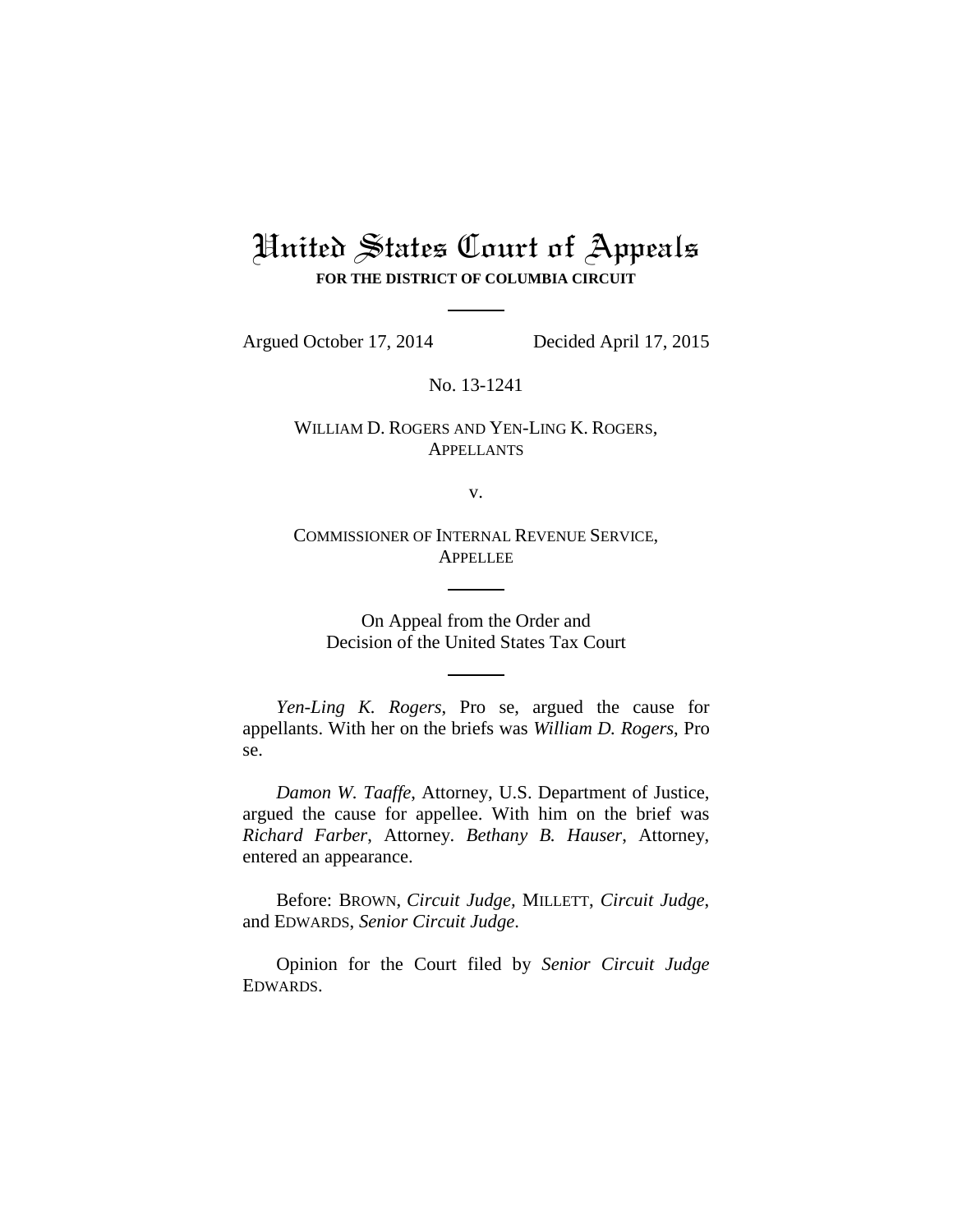EDWARDS, *Senior Circuit Judge*: This case involves an appeal by Yen-Ling Rogers ("Rogers") and her husband William Rogers (together, "Appellants") challenging a decision of the Tax Court denying their request to redetermine their tax liability for 2007 and imposing a 20% penalty for negligently failing to follow the tax rules.

The United States income tax system reaches all U.S. citizens' income no matter where in the world it is earned, "unless it is expressly excepted by another provision in the Tax Code." *See Comm'r v. Schleier*, 515 U.S. 323, 328 (1995); *see also* 26 U.S.C. § 61(a) (defining "gross income" as "all income from whatever source derived," except as otherwise provided). There are many exceptions under the Tax Code, however. Relevant to this case, qualified Americans who live abroad can exclude from their taxable income "foreign earned income," which is defined as earned income "from sources within a foreign country or countries." 26 U.S.C. § 911(a)(1), (b)(1)(A). Internal Revenue Service ("IRS") regulations provide that income is only "from sources within a foreign country" if it is "attributable to services *performed by an individual in a foreign country or countries*." 26 C.F.R. § 1.911-3(a) (emphasis added). As a result, according to the IRS, qualified Americans who live abroad cannot use Section 911 to exclude any income from work performed in or over the United States or international waters. Only income for work performed in or over foreign countries can be counted as foreign earned income.

In 2007, Rogers, who is a U.S. citizen, lived in Hong Kong and worked as an international flight attendant for United Airlines ("United"). She flew and worked in and over foreign countries and also in and over the United States and over international waters. Nonetheless, she and her husband filed a tax return reporting all of her flight attendant earnings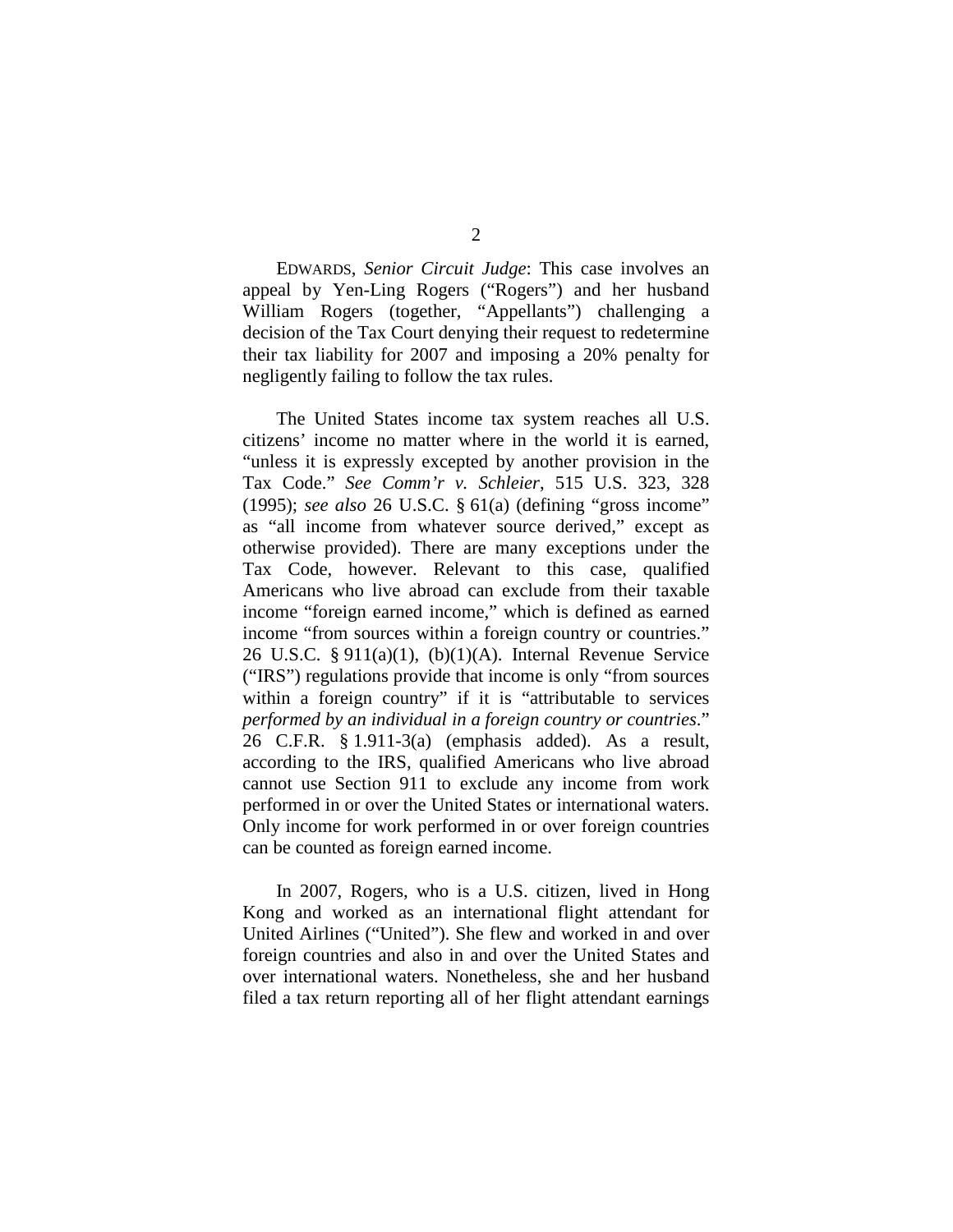as "foreign earned income." The Commissioner of the IRS, however, determined that Appellants owed a tax deficiency of \$3,428.30 on the portion of Rogers's earnings attributable to her work outside foreign countries, as well as a 20% penalty.

Appellants petitioned the Tax Court to redetermine their income tax liability, arguing that the language of Section 911 authorized them to exclude all of Rogers's flight attendant earnings as "foreign earned income," and that they should not be charged the negligence penalty. The Tax Court disagreed. Citing the language of Section 911, its prior holdings, and IRS regulations, the court found that Appellants could only exclude the portion of Rogers's earnings that were related to her time spent working in or over foreign countries. *Rogers v. Comm'r*, 105 T.C.M. (CCH) 1478, 1479–80 (2013). The Tax Court also upheld the negligence penalty. *Id.* at 1480. Rogers and her husband then filed a timely appeal with this court.

Appellants argue that the Tax Court incorrectly applied Section 911. They contend that the language of Section 911 authorizes them to exclude all of Rogers's flight attendant income as "foreign earned income" because it was received "from sources within a foreign country or countries" – namely, Rogers's Hong Kong-based job. *See* 26 U.S.C. § 911. They also challenge the imposition of the negligence penalty, and ask this court to award costs and fees.

We agree with the Tax Court that the language of Section 911 and the IRS's regulations support the Commissioner's determination against Appellants. Rogers has failed to show that the Tax Court erred, or that the IRS's regulations interpreting Section 911 are unreasonable. We remand only for the Tax Court to address a factual issue that was raised and clarified at oral argument before this court.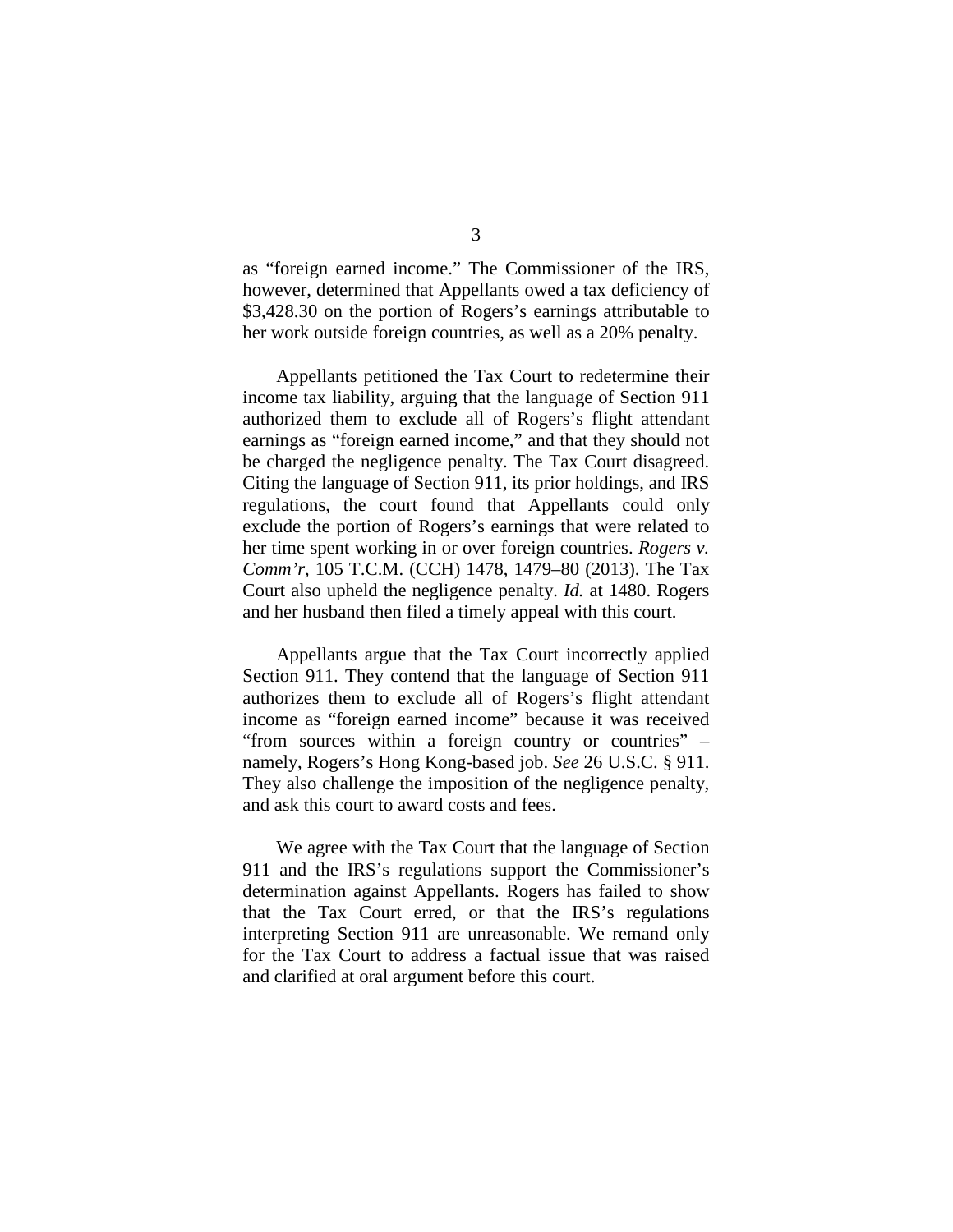#### **I. BACKGROUND**

In 2007, Rogers worked for United as an international flight attendant based in Hong Kong. According to the parties' stipulations below, she flew a total of 74 flights between destinations in Asia and the United States. She performed both in-flight duties and some pre-departure and post-arrival work, and was generally paid according to her flight time. She received vacation time and benefits as part of her employment, and could receive "guarantee pay" for work she would have performed on flights that were canceled. The parties agreed at oral argument that, during the time when Rogers received guarantee pay, she was required to remain in Hong Kong, awaiting reassignment to another flight.

United paid Rogers \$41,762.10 in wages during 2007, and provided her with an apportionment of her estimated duty time between minutes spent in or over foreign countries, in or over the United States, and over international waters. Appellants jointly filed their 2007 taxes, excluding *all* of Rogers's flight attendant earnings as "foreign earned income" under Section 911. *Rogers*, 105 T.C.M. (CCH) at 1478–79.

On December 30, 2010, the Commissioner sent Rogers and her husband a deficiency notice for the 2007 tax year, stating that they could not exclude the portion of Rogers's income earned while she was working in or over the United States and over international waters. That portion of her wages was not "foreign earned income" because it was not "attributable to services performed by an individual *in a foreign country or countries*." 26 C.F.R. § 1.911-3(a) (emphasis added). Based on United's duty time apportionment, the IRS concluded that Rogers and her husband owed \$3,428.30 in taxes on the erroneously excluded wages. The IRS also assessed Rogers and her husband a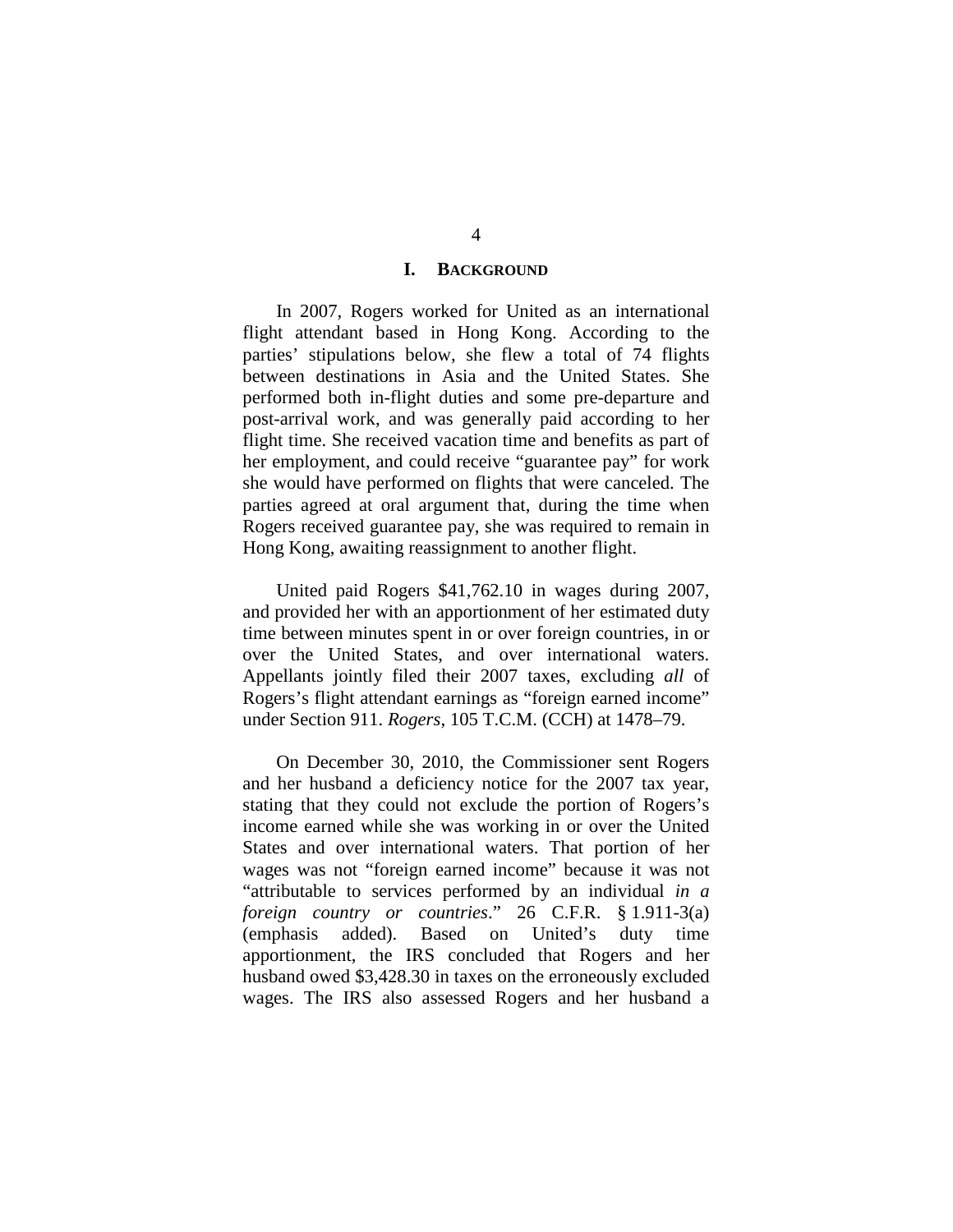\$685.66 "accuracy-related penalty" under a provision of the tax code that allows the Commissioner to impose a penalty equal to 20% of the underpayment if a taxpayer withholds taxes due to "[n]egligence or disregard of rules or regulations." 26 U.S.C. § 6662.

Appellants petitioned the Tax Court for a redetermination of their tax liability. The parties stipulated before the Tax Court to duty time apportionments far more favorable to Rogers than United's estimates; they also stipulated that Rogers was a "qualified individual" eligible for the foreign earned income exclusion. In their arguments to the Tax Court, Appellants claimed that they were entitled to exclude all of Rogers's flight attendant income as "foreign earned income"; that the value of Rogers's vacation pay, sick pay, guarantee pay, and training pay should be considered earned in Hong Kong and thus allocated to foreign earned income; and that they should not have been charged a penalty.

The Tax Court rejected all of Appellants' legal arguments. Citing its prior cases, the court ruled that Rogers could only exclude earnings for services actually performed in or over foreign countries, and that Appellants must pay taxes on the portion of Rogers's earnings attributable to time when she worked over international waters and in or over the United States. *Rogers*, 105 T.C.M. (CCH) at 1479 (citing *LeTourneau v. Comm'r*, 103 T.C.M. (CCH) 1229 (2012); *Rogers v. Comm'r*, 97 T.C.M. (CCH) 1573 (2009)). The court also concluded that most of Rogers's other benefits and pay, such as vacation and sick days, arose from Rogers's general work and should therefore be allocated according to Rogers's flight time. *Id.* at 1479–80. As to the accuracy-related penalty, the court found that Appellants had failed to carry their burden of showing that they acted with reasonable cause and in good faith in excluding all of the flight attendant earnings.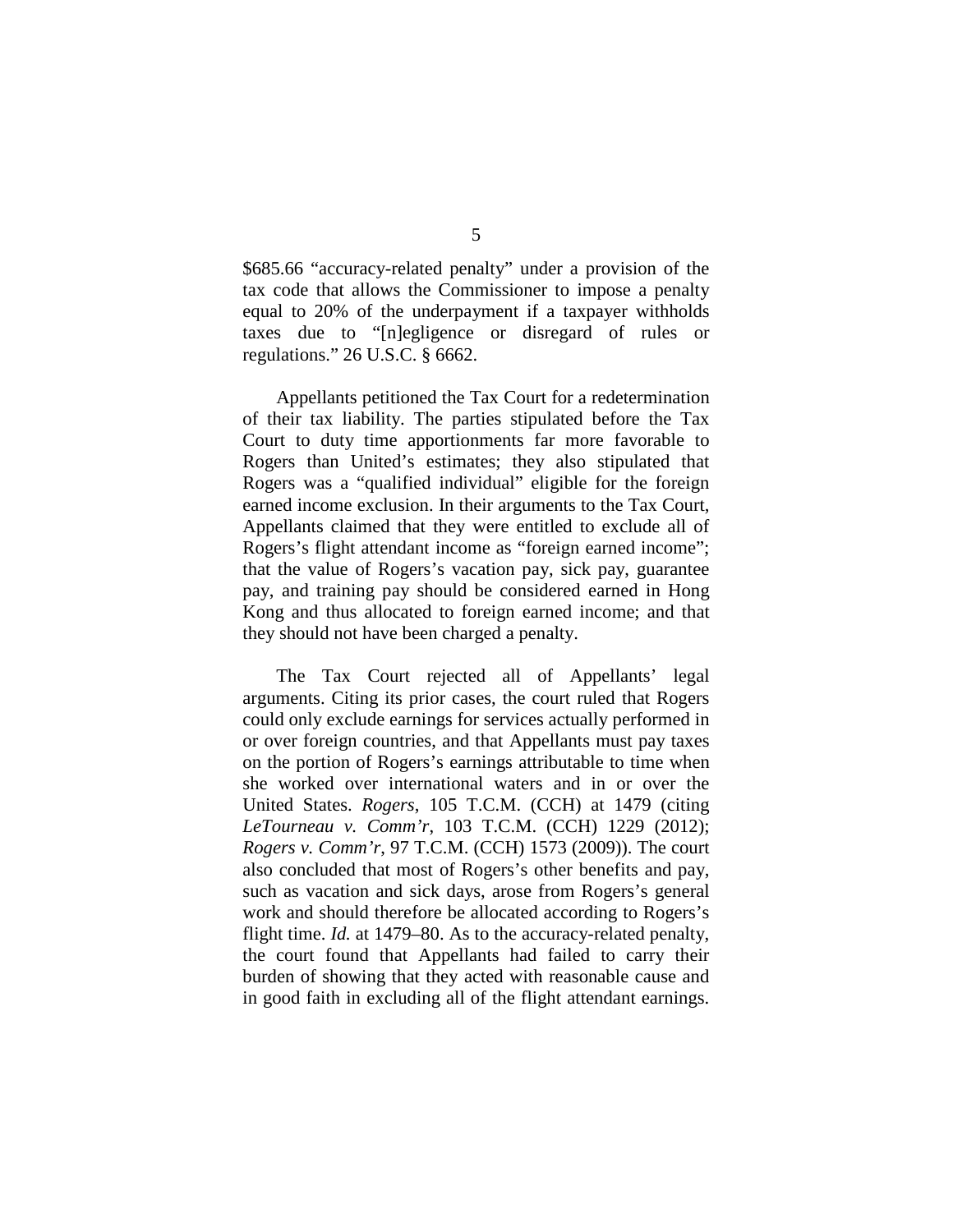The Tax Court noted that the IRS had issued deficiency notices to Appellants for the exact same behavior in prior tax years. *Id.* at 1480. Using the new, stipulated apportionment, the court reduced the tax deficiency to \$1,635.30, and adjusted the accuracy-related penalty downward to \$327.06.

Rogers and her husband appealed to this court. Their chief argument is that the Tax Court erred in applying Section 911 and the IRS regulations. In particular, they contend that the language of Section 911 entitles them to exclude all of Rogers's flight attendant income as "foreign earned income" because it is "from sources within a foreign country." *See* 26 U.S.C. § 911(b)(1)(A). Appellants also challenge the accuracy-related negligence penalty, and ask the court to award them costs and fees.

#### **II. ANALYSIS**

Appellants' primary argument is that the Tax Court erred in requiring them to apportion Rogers's flight attendant earnings because, in their view, Section 911 allows them to exclude *all* of her earnings from taxable income. We review the Tax Court's legal conclusions *de novo*. *See Byers v. Comm'r*, 740 F.3d 668, 675 (D.C. Cir. 2014).

Appellants note that Section 911 defines "foreign earned income" as earned income "*from sources* within a foreign country or countries." 26 U.S.C. § 911 (emphasis added). Focusing on the "from sources" language, they reason that, under the statute, the location where personal services are performed is irrelevant to the tax status of the earnings arising from those services. Instead, they argue, all that matters is the location of the *source* of the income. As a result, Appellants contend that all income related to Rogers's United Airlines job placement in Hong Kong – the ostensible foreign "source"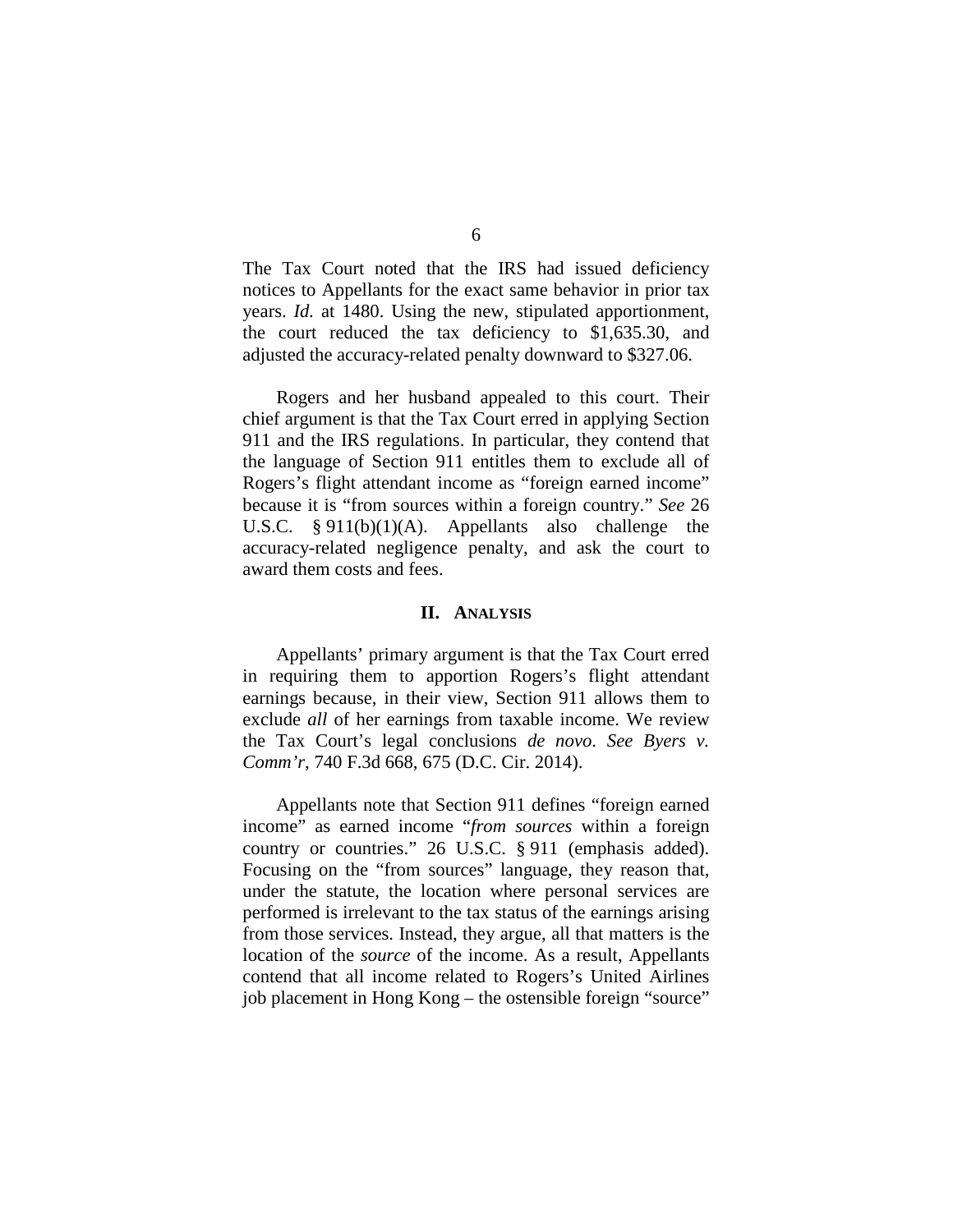of her earnings – should be excluded. To bolster their legal argument, Appellants cite a number of cases that they claim show a practice by the IRS and the Tax Court of allowing pilots and other persons living abroad to exclude all of their income from taxation, rather than apportion it. Based on their reading of the statute and case law, they argue that the Tax Court incorrectly forced them to apportion Rogers's income.

We have little trouble dismissing Appellants' argument that the Tax Court erred in applying the law, because Appellants' presentation of both the law and prior cases is unconvincing. First, Appellants paint an incomplete portrait of the law. They focus on the language of the statute and fail to take account of the controlling IRS regulation. The regulation is telling. It states:

Earned income is from sources within a foreign country *if it is attributable to services performed by an individual in a foreign country or countries*. The place of receipt of earned income is immaterial in determining whether earned income is attributable to services performed in a foreign country or countries.

26 C.F.R. § 1.911-3(a) (emphasis added). While this regulation does not speak directly to the treatment of income earned over international waters, a separate regulation defines the term "foreign country" to mean "any territory under the sovereignty of a government other than that of the United States," including, among other things, "the territorial waters of the foreign country" and "the air space over the foreign country." 26 C.F.R. § 1.911-2(h). The regulation thus makes explicit that income earned over waters not subject to any foreign country's jurisdiction would not be income earned "in a foreign country or countries" for purposes of Section 1.911-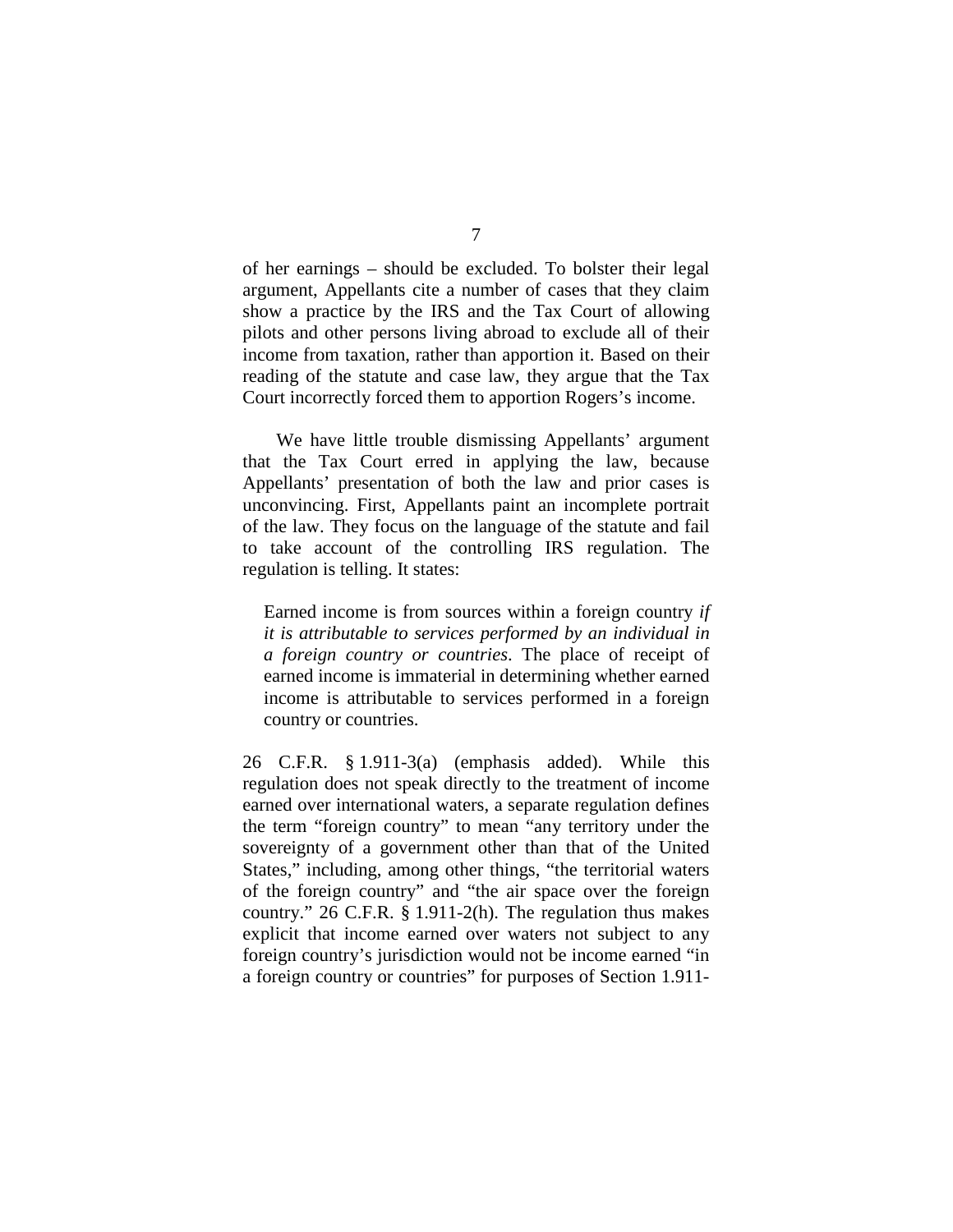3(a). In sum, it is clear that Appellants' position in this case is completely at odds with IRS's regulations.

An agency's regulation implementing its authorizing statute "is binding in the courts unless procedurally defective, arbitrary or capricious in substance, or manifestly contrary to the statute." *Household Credit Servs. v. Pfennig*, 541 U.S. 232, 242 (2004) (quoting *United States v. Mead Corp*., 533 U.S. 218, 227 (2001)) (internal quotation marks omitted). This principle "appl[ies] with full force in the tax context." *Mayo Found. for Med. Educ. and Research v. United States*, 562 U.S. 44, 55 (2011). "Filling gaps in the Internal Revenue Code plainly requires the Treasury Department to make interpretive choices for statutory implementation at least as complex as the ones other agencies must make in administering their statutes." *Id.* at 56.

The IRS's regulatory limitation of income "from sources within a foreign country" to income attributable to services performed in a foreign country accords with the language of Section 911, particularly in light of the "default rule of statutory interpretation that exclusions from income must be narrowly construed." *Schleier*, 515 U.S. at 328 (internal quotation marks omitted). Furthermore, the regulation harmonizes with related sections of the Internal Revenue Code, in which the phrase "income from sources within" generally limits personal services income to income earned from services "performed in" a given jurisdiction. *See* 26 U.S.C. § 861(a)(3) (defining income from personal services as being "from sources within the United States" if those "labor or personal services [are] performed in the United States"); *id.* § 862(a)(3) (defining income from personal services as being "from sources without the United States" if those "labor or personal services [are] performed without the United States"). The IRS's regulation and its application here simply mirror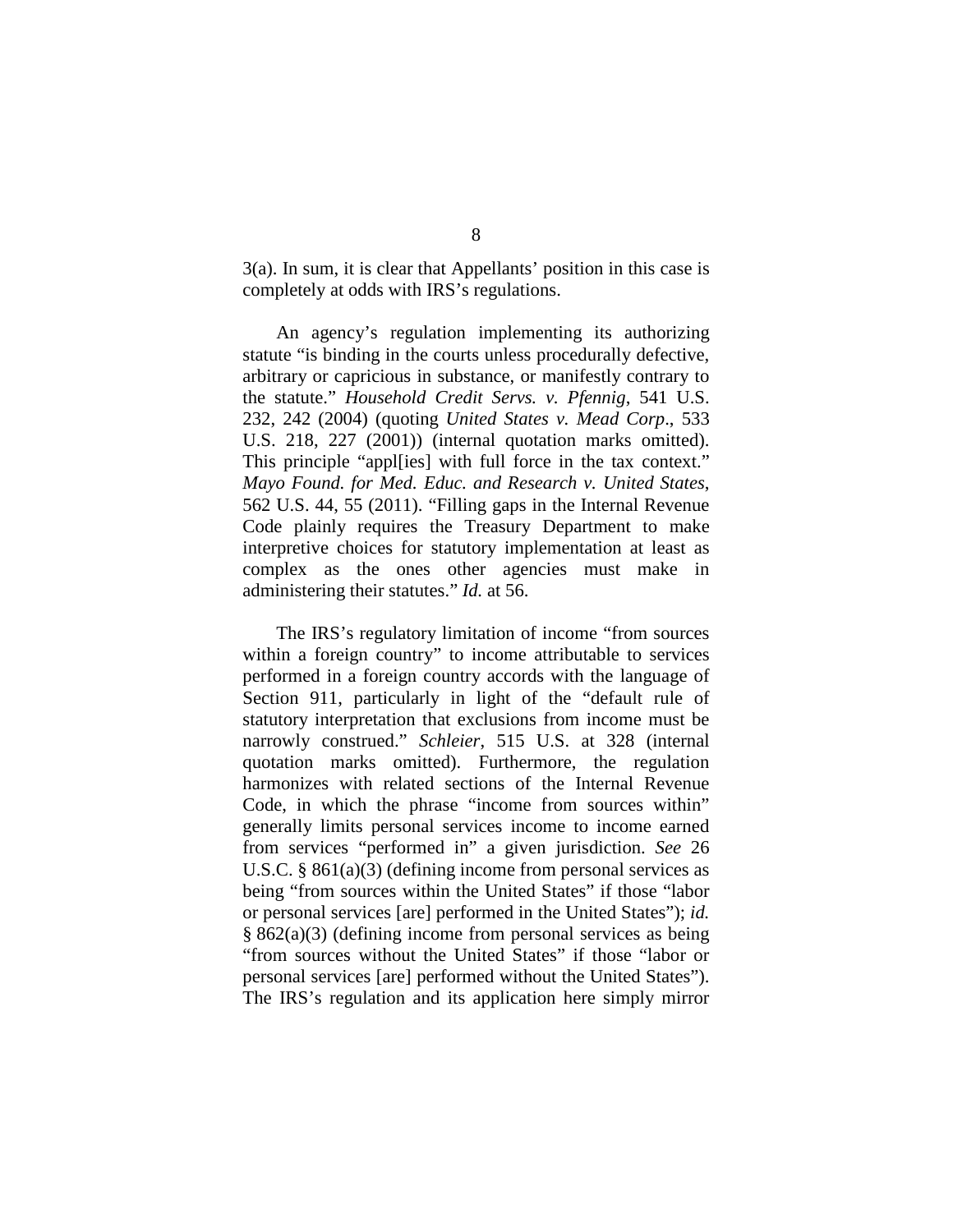the use of similar "source" language in related sections of the Code, where "the source of income is the place where the services are performed." *Tipton & Kalmbach, Inc. v. United States*, 480 F.2d 1118, 1120 (10th Cir. 1973).

It is particularly noteworthy that Appellants do not contest the validity of  $\S 1.911-3(a)$ . And we have no basis to find that the regulation is "procedurally defective, arbitrary or capricious in substance, or manifestly contrary to the statute." Therefore, we are bound to give deference to the IRS's interpretation of the statute. *Pfennig*, 541 U.S. at 242; *see Tax Analysts v. IRS*, 350 F.3d 100, 102–03 (D.C. Cir. 2003) (applying *Chevron* deference to IRS tax regulations).

In light of the controlling regulation and Appellants' stipulation below that Rogers earned a significant portion of her wages for services performed in or over the United States and over international waters, the Tax Court did not err in requiring Appellants to pay taxes on that portion of Rogers's wages. Appellants have put forward no colorable argument for why those earnings should be considered "attributable to services performed . . . in a foreign country or countries." 26 C.F.R. § 1.911-3(a). Nor could they in the face of the IRS's regulation.

This conclusion does not conflict with precedent. Appellants claim to have unearthed a host of cases showing a longstanding practice by the IRS and the Tax Court of allowing the categorical exclusion of earnings from foreignbased jobs. Appellants' Br. 8. However, none of the cases cited by Appellants is controlling or on point. Most of the cases involve wholly unrelated issues, such as whether taxpayers qualify as bona fide residents of foreign countries for purposes of Section 911. *See, e.g.*, *Jones v. Comm'r*, 927 F.2d 849 (5th Cir. 1991). Contrary to Appellants'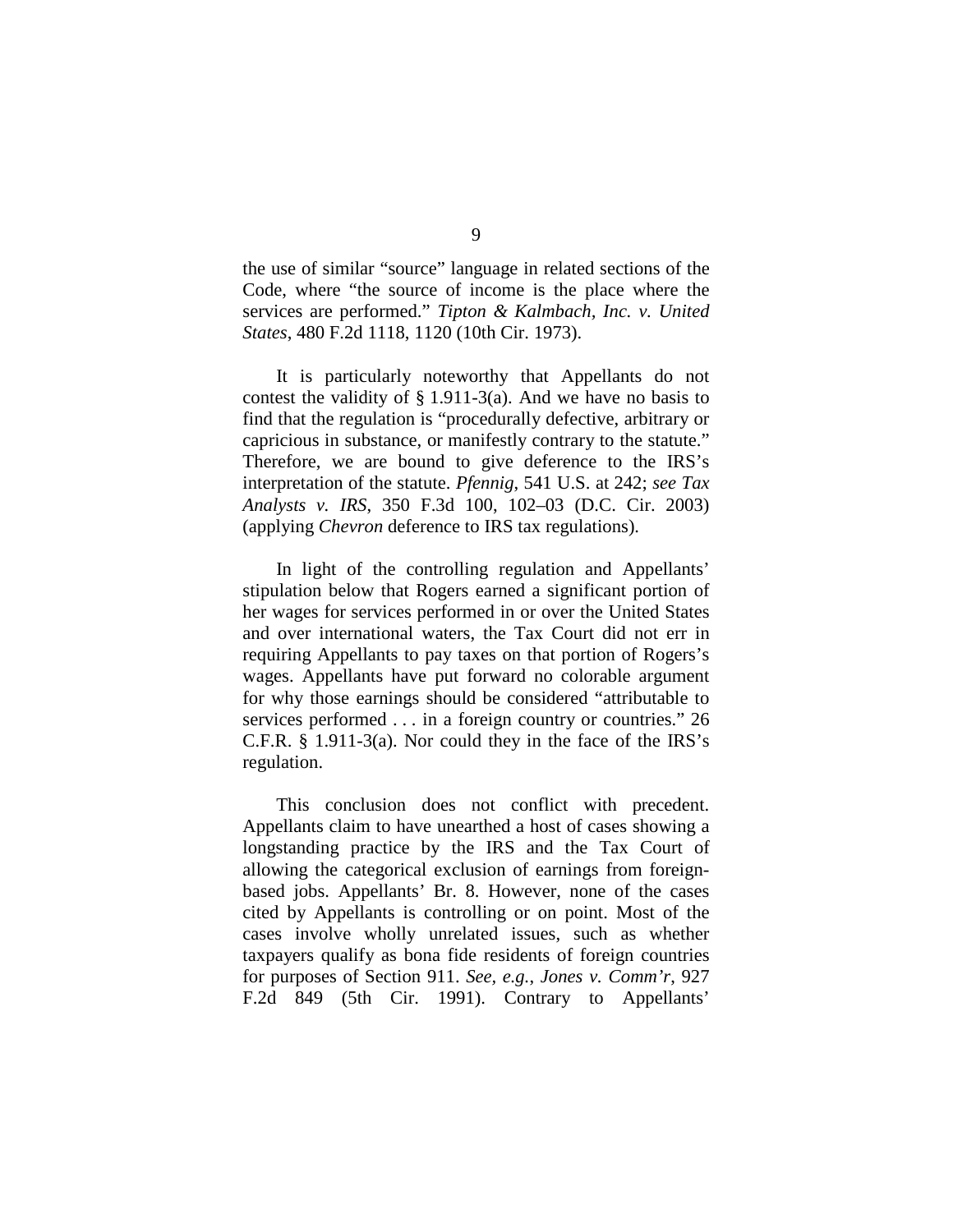characterization, these cases generally say nothing about how much of their income the taxpayers earned in the United States or over international waters, what portion of it they sought to exclude, or whether they could do so categorically. By contrast, in another cited case, the parties in fact stipulated that, if the airline pilot taxpayer were found eligible for the Section 911 exclusion, he *would* allocate his income according to his geographic flight time percentages. *See Schoneberger v. Comm'r*, 74 T.C. 1016, 1017 n.2 (1980).

We have found only one, non-binding case, uncited by Appellants, in which an international airline employee excluded the entirety of his salary under Section 911. But in that case, the Tax Court specifically noted that "no issue [was] raised with respect" to whether the salary constitutes foreign earned income. *Cobb v. Comm'r*, 62 T.C.M. (CCH) 408, 411 n.5 (1991). In contrast, the Tax Court has decided several recent cases specifically dealing with the question raised in this case and consistently limiting the Section 911 exclusion to income actually earned in or over foreign countries. *See LeTourneau*, 103 T.C.M. (CCH) 1229 (requiring apportionment of income by a flight attendant); *Rogers*, 97 T.C.M. (CCH) 1573 (same, in a case involving the instant Appellants). Appellants have shown no error in the Tax Court's application of Section 911 or the relevant IRS regulation.

\* \* \* \*

Although we reject Appellants' argument regarding the scope of Section 911, we will remand the case to the Tax Court on one factual issue that was raised and clarified at oral argument before this court.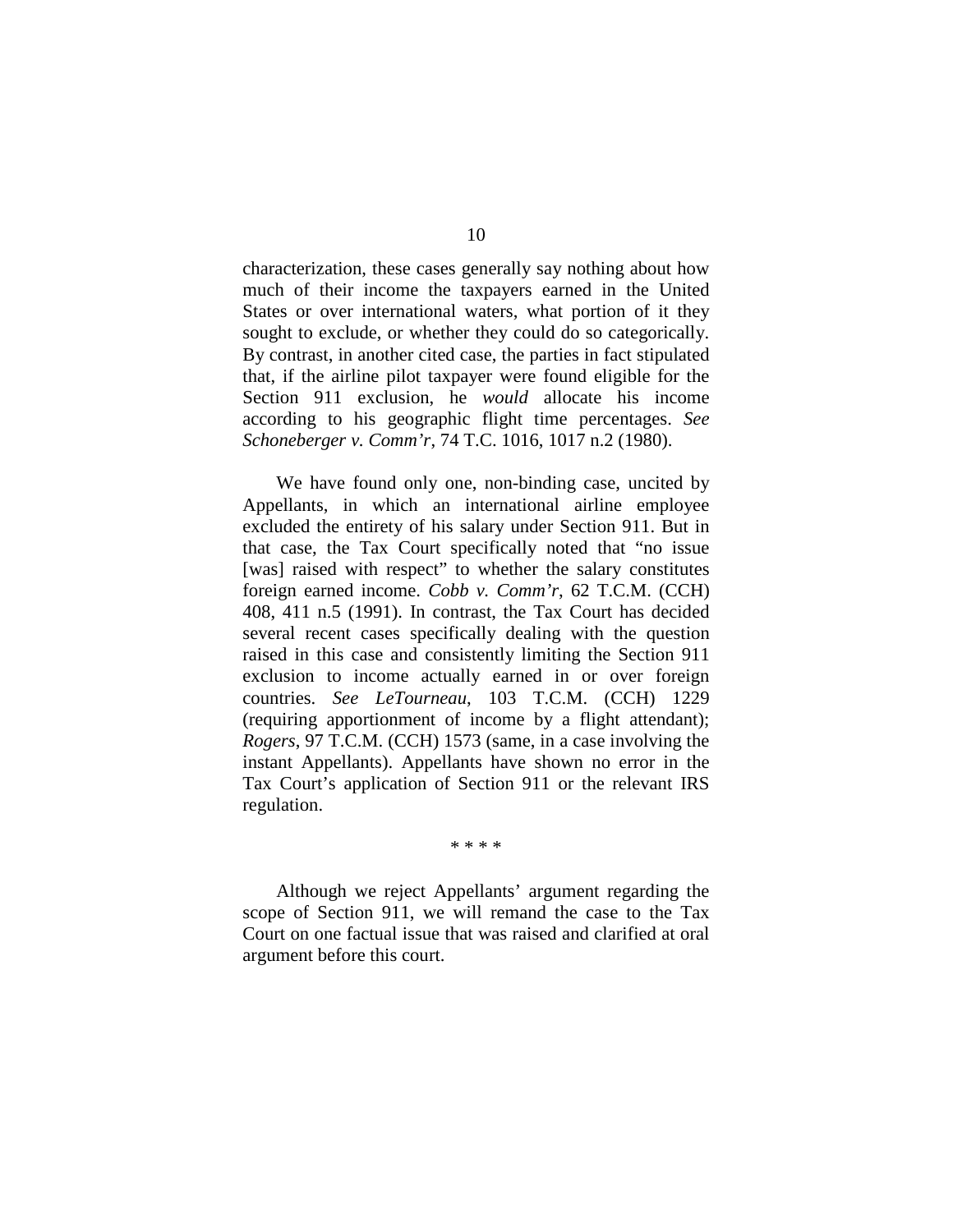As part of Rogers's employment, she was eligible to receive "guarantee pay" when a flight she was scheduled to work was canceled. In 2007, Rogers received guarantee pay for one canceled flight. As the parties explained at argument, Rogers was expected to remain in Hong Kong during this period, available in the event that United chose to assign her to a new flight. Government counsel conceded at oral argument that he could think of no reason why any portion of this payment to Rogers – for time spent on assignment in and with orders to stay in a foreign country – would be included as taxable income. In other words, Government counsel acknowledged that the entire amount is excludable pursuant to Section 911. We agree.

Given the vagaries of guarantee pay and the different ways in which it may be earned under different employment contracts, we take no position on whether every form of guarantee pay should be excludable under Section 911. However, we agree with the Commissioner and Appellants that in this case there is no reason to apportion the guarantee pay earned by Rogers in Hong Kong. The Tax Court's opinion is unclear about the treatment of this payment, which amounted to \$1,041.82. For this reason, we remand the case for the Tax Court to ensure that the entirety of this payment has been properly excluded from Appellants' taxable income.

We reject the remainder of Appellants' objections to the Tax Court's apportionment calculations. They have failed to identify a basis for setting aside the stipulations to which they agreed below or any clear error in the Tax Court's factual determinations regarding how other forms of non-flight compensation (for example, vacation or sick pay) should be apportioned. Finally, Appellants' objection notwithstanding, apportioning the time Rogers worked on the basis of minutes rather than days is expressly contemplated by IRS regulation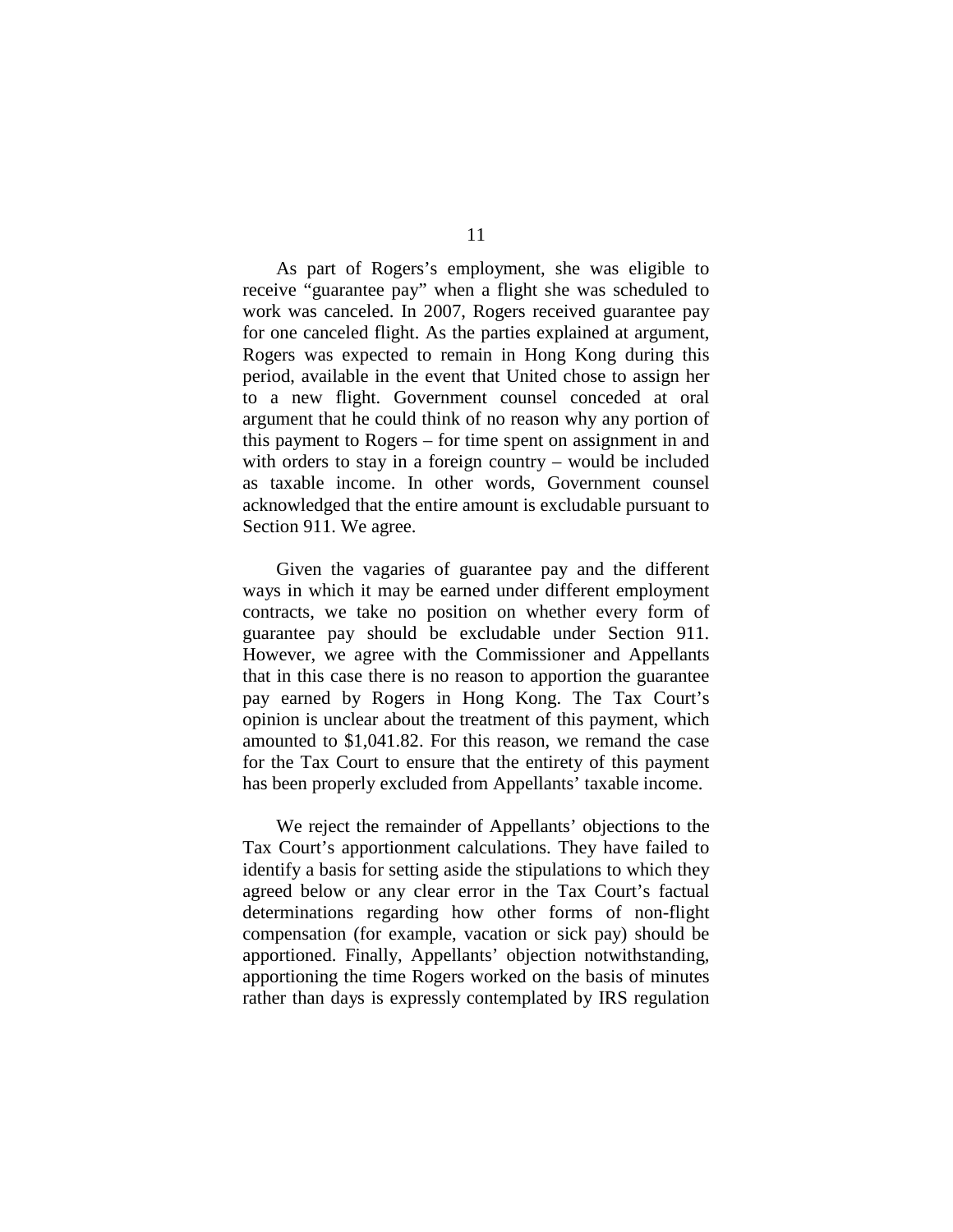in a related context. See 26 C.F.R.  $\S 1.861-4(b)(2)(ii)(E)$ (noting that, in calculating the amount of compensation received for labor or personal services performed within the United States on a time basis, "[a] unit of time less than a day may be appropriate").

\* \* \* \*

Appellants' claims regarding the accuracy-related penalty and the award of costs and fees lack merit. Because "[t]he Tax Court's assessment of an accuracy-related penalty is a factual determination," it is reviewed for clear error. *Calloway v. Comm'r*, 691 F.3d 1315, 1334 (11th Cir. 2012). Appellants have not demonstrated any error in the Tax Court's conclusion that they failed to meet their burden of showing reasonable cause and good faith in excluding their income earned in and over the United States and over international waters. As the Tax Court noted, Appellants had been issued a deficiency notice for the same behavior in prior tax years, and were on notice that they were not complying with the applicable IRS regulations. *See Rogers*, 97 T.C.M. (CCH) 1573.

Finally, Appellants are not entitled to costs and fees under 26 U.S.C. § 7430. That section provides that Appellants are only entitled to costs and fees if (1) they prevail in this appeal and (2) the Government cannot establish that its position was "substantially justified." *Id.* § 7430(c)(4)(A), (B). Appellants have failed to prevail on almost all of their claims, and the Government has easily shown that the Commissioner's position was "substantially justified." Therefore, Appellants' claim for fees and costs is denied.